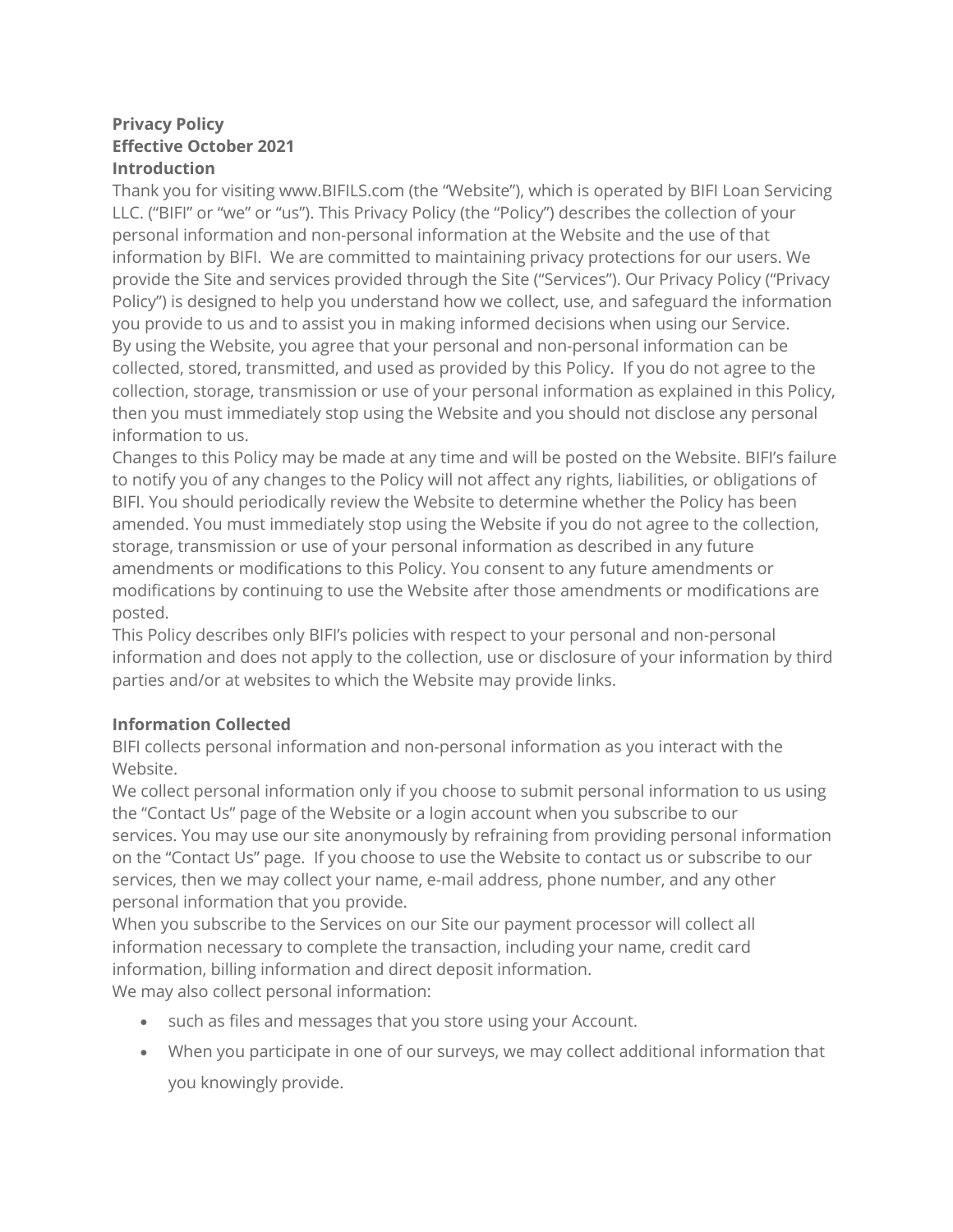• When you post messages on the Services or on a Social Media Site ("SMS") where we have a page or presence (collectively "SMS Pages"), the information contained in your

posting may be republished on our Site and other users may be able to see them. The non-personal information that we may collect includes your computer or device type, operating system, browser, the URL of websites previously visited by you (or by others using your computer or device), your internet service provider, statistics about your network or mobile connection and your internet protocol address (which may reveal your location). Your non-personal information is generally not directly associated with your name or other personal information and is collected by automatic means (such as by cookies, tokens, web beacons and other similar technologies).

## **Use of Information by BIFI**

BIFI may use your personal information to contact you by phone, e-mail, or mail regarding our services. We may also use your personal information for our own internal purposes, such as providing, maintaining, evaluating, and improving the Website and the services we offer. If you provide us with personal information through the Website but do not want to be contacted regarding our services, or if you want us to amend or delete your personal information, please e-mail your request to **customerservice@bifils.com** or call us at (888) 217-7652 We use non-personal information collected though the Website to track the use of the Website

and to assist BIFI in providing, maintaining, evaluating, and improving the Website and the services and content that we offer. Your non-personal information is aggregated with the nonpersonal information of other users to help up monitor, analyze and optimize the Website. We may engage a third-party vendor to collect, transmit and store your non-personal information and to use non-personal information to manage, monitor and optimize the Website and to measure the effectiveness of our content and users' interaction with the Website.

If you have provided us with personal information, then your non-personal information may be associated with your personal information.

We may use your personal and non-personal information to investigate, detect, prevent and/or mitigate actual or potential fraud, prohibited activity, illegal activity or other conduct that could give rise to civil or criminal liability.

# **Disclosure of Information to Third Parties**

BIFI does not sell your personal information or non-personal information, and we will not share or disclose your personal information or non-personal information with any third party except in the following limited circumstances:

- We may disclose your personal information and non-personal information if we determine that disclosure is reasonably required or beneficial to you, us or a third party to investigate, detect, prevent and/or mitigate actual or potential fraud, prohibited activity, illegal activity or other conduct that could give rise to civil or criminal liability.
- We may disclose your personal information and non-personal information to protect or enforce our legal rights and policies, to protect or enforce the legal rights of a third party and/or if we determine that disclosure is required by law or regulation (such as to comply with a subpoena or court order).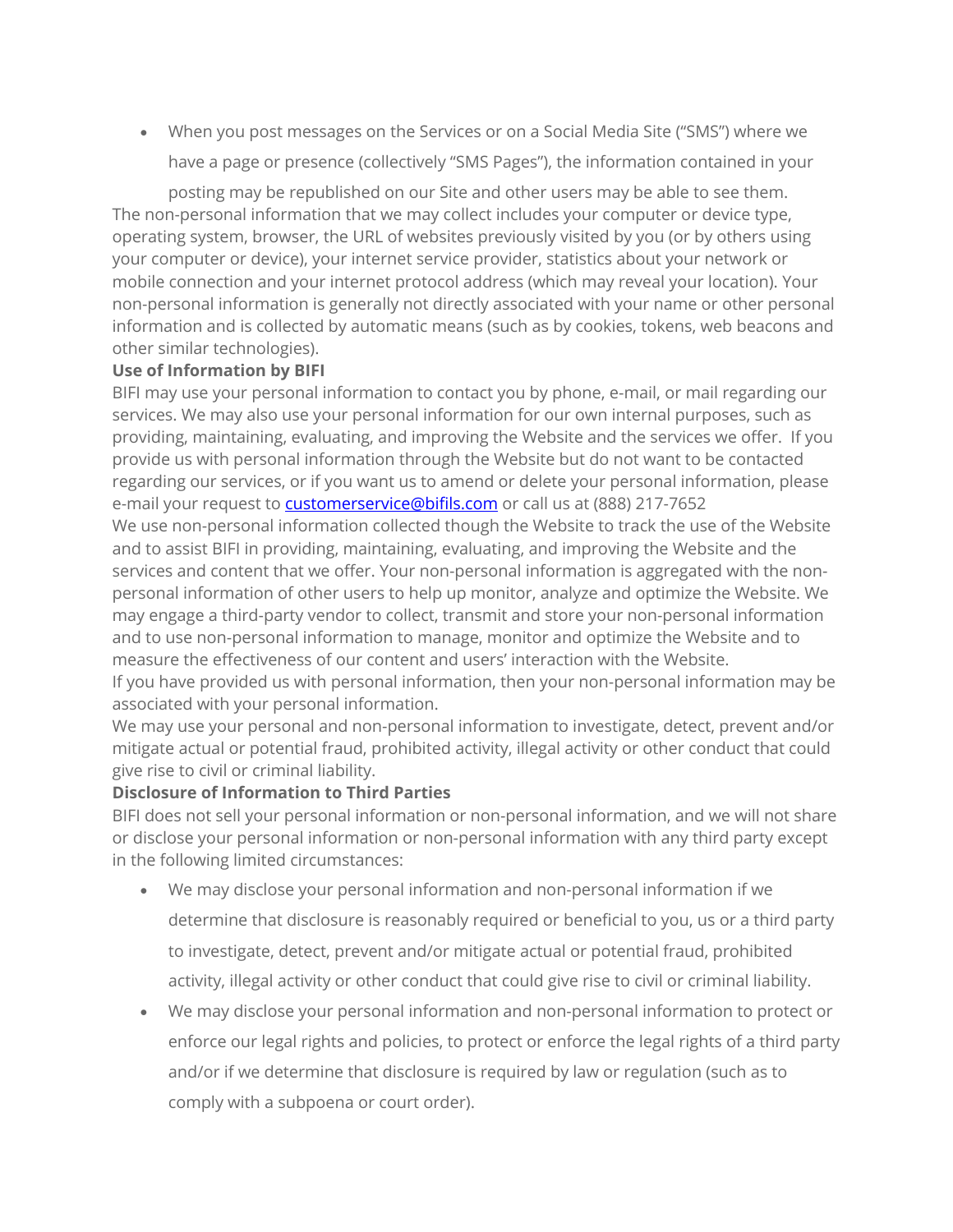#### **Cookies, Tokens and Beacons**

A cookie or token is a small file placed on your computer's hard drive or in your device's memory to observe your use of the Website. A beacon is a small graphic image (usually no larger than a pixel) that is placed on a web page or in an e-mail to track the behavior of the user. BIFI may use cookies, tokens, and beacons to monitor and analyze traffic on the Website and to track usage patterns the Website. The information provided to us through cookies, tokens and beacons is non-personal information and generally does not include the name or other identifying information of the user.

We may use a third-party vendor (including Google) to provide, collect, store, transmit and analyze the non-personal information collected by cookies, tokens, or beacons. You may be able to prevent or limit the use of cookies, tokens, or web beacons by modifying your browser or device settings.

## **Storage, Transmission and Protection of Information**

BIFI will collect, store, transmit and protect your personal information using encryption and/or security protocols that are standard in the industry and that we believe reasonably protect your information. We may not use a SSL certificate. While we strive to use commercially acceptable means to keep your personal information secure, many factors affecting the security of your personal information are outside our control, and we cannot guarantee absolute security. BIFI is not liable or responsible for any disclosure of your personal information due to errors in transmission or factors beyond our reasonable control.

We rely on third party vendors to collect, store, transmit and protect all personal information and non-personal information collected at the Website. We select third party vendors that use encryption and security protocols that we believe adequately protect your personal information, but we do not have actual control over our third-party vendors and therefore we cannot be liable for the actions, conduct, errors, or omissions of those third parties. Our thirdparty vendors may have terms, conditions and privacy policies that differ from this Policy, and we have no control over or responsibility for how our third-party vendors collect, store, transmit or use your personal information.

Because we use third party vendors to collect, transmit and store your personal information, your personal information and non-personal information may be collected from, transmitted to or from and stored in multiple locations worldwide. We may store, transmit and use (as provided in this Policy) your personal and non-personal information indefinitely or in perpetuity.

Transmitting and storing personal information via the internet puts that information at risk of inadvertent disclosure to or unauthorized access by third parties, such as hackers and other cybercriminals who exploit security flaws or place viruses, worms or Trojans on computers or other devices used to transmit or store your personal information. We will take commercially reasonable measures to reduce the risk that your personal information is disclosed to or accessed by third parties inadvertently or without authorization, but we cannot eliminate that risk. By providing us with your personal information, you accept the risk that your personal information may be disclosed to or accessed by third parties inadvertently or without authorization. BIFI is not responsible for the actions, conduct, errors, or omissions of third parties who may access or attempt to access your personal information without our consent and authorization or for the outcomes or consequences that result from such unauthorized access.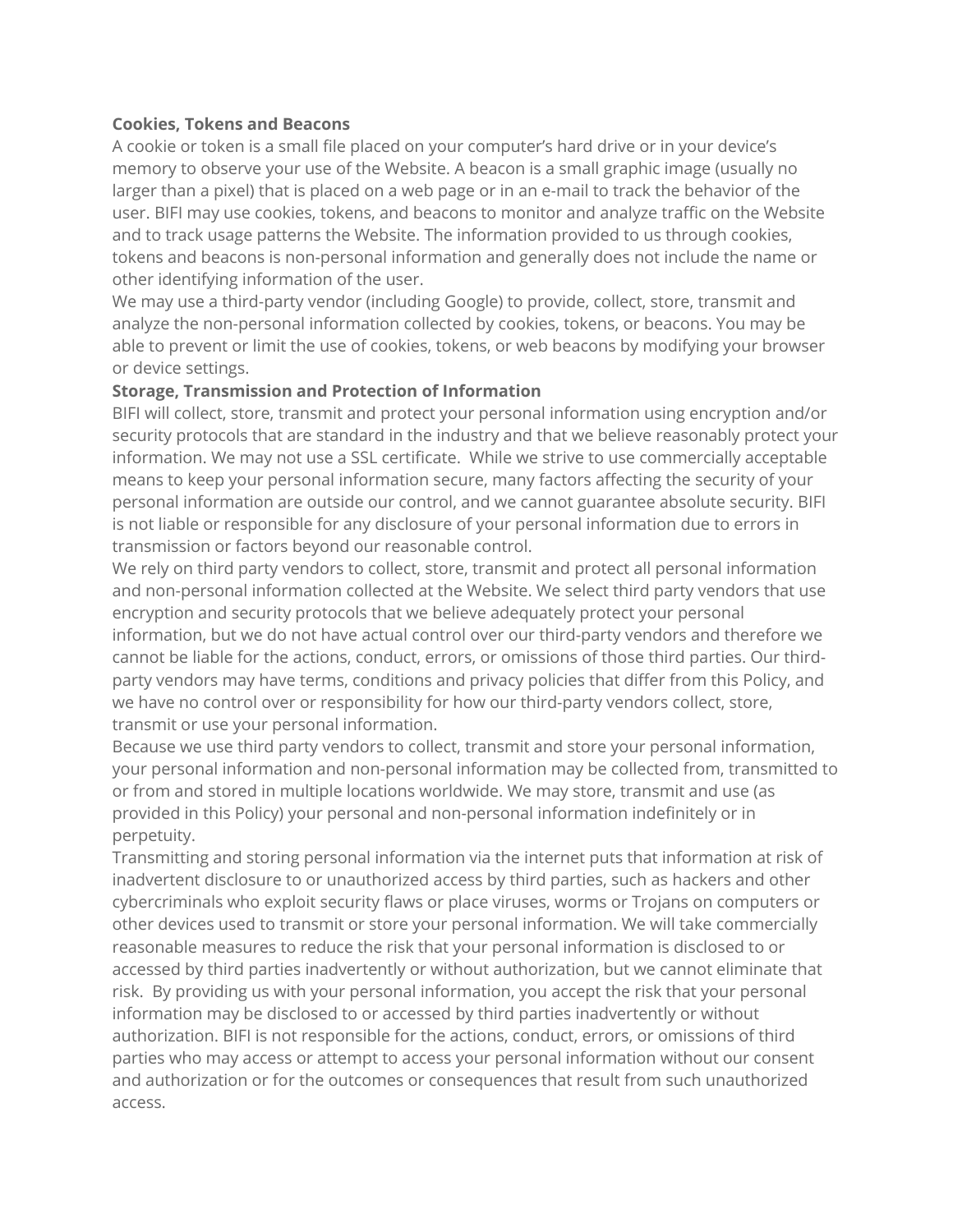# **Privacy of Minors**

Children under the age of 13 are expressly prohibited from using the Website. We do not intentionally or knowingly collect or solicit personally identifiable information from children under 13. If you are a child under 13, please do not attempt to use the Website or send any personal information about yourself to BIFI. If we learn that we have inadvertently collected personal information from a child under 13, that personal information will be promptly deleted. If you believe that a child under 13 has provided personal information to BIFI, please contact us at **customerservice@bifils.com** 

# **Visitors GDPR Rights**

If you are within the European Union, you are entitled to certain information and have certain rights under the General Data Protection Regulation (the "GDPR"). Those rights include the following:

We will retain any information you choose to provide to us until one of the following happens: (a) you ask us to delete the information, (b) we decide to cease using our existing data providers, or (c) we decide that the value in retaining the data is outweighed by the costs of retaining it.

You have the right to:

- request access to your data that we store and the rights to either rectify or erase your personal data.
- seek restrictions on the processing of your data.
- object to the processing of your data and the right to the portability of your data.
- lodge a complaint with a supervisory authority that has jurisdiction over issues related to the GDPR.
- To the extent that you provided consent to our processing of your personal data, you

have the right to withdraw that consent at any time, without affecting the lawfulness of

processing based upon consent that occurred prior to your withdrawal of consent. We require only the information that is reasonably required to enter into a contract with you. We will not require you to provide consent for any unnecessary processing as a condition of entering into a contract with us.

#### **CAN-SPAM Act**

In compliance with the CAN-SPAM Act, all emails sent from our organization will clearly state who the email is from and provide clear information on how to contact the sender. In addition, all email messages will also contain concise information on how to remove yourself from our mailing list so that you receive no further e-mail communication from us. Our emails provide users the opportunity to opt-out of receiving communications from us and our partners by reading the unsubscribe instructions located at the bottom of any e-mail they receive from us at any time. Users who no longer wish to receive our newsletter or promotional materials may opt-out of receiving these communications by clicking on the unsubscribe link in the e-mail.

# **Legal Compliance**